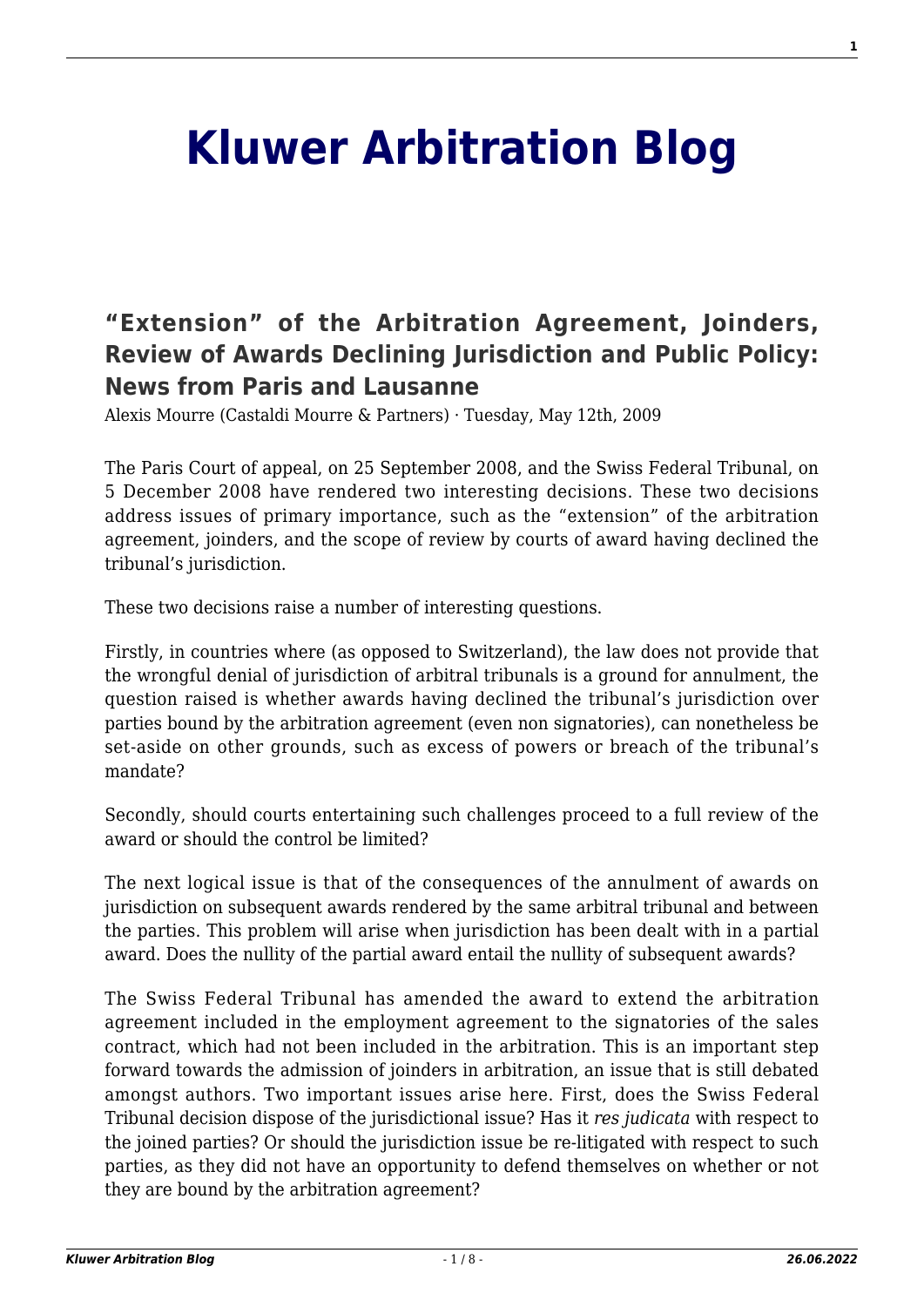#### **"Extension" of the Arbitration Agreement, Joinders, Review of Awards Declining Jurisdiction and Public Policy: News from Paris and Lausanne**

The Paris Court of appeal, on 25 September 2008, and the Swiss Federal Tribunal, on 5 December 2008 (*see* on the Swiss case, Georg von Segesser and Philipp Meier, *[Arbitration Clauses: Interpretation and Extension to Non-Signatories](http://wolterskluwerblogs.com/blog/2009/04/27/arbitration-clauses-interpretation-and-extension-to-non-si)*, Kluwer arbitration blog), have rendered two interesting decisions. These two decisions address issues of primary importance, such as the "extension" of the arbitration agreement, joinders, and the scope of review by courts of award having declined the tribunal's jurisdiction.

The case leading to the Paris Court of appeal decision (Paris, 25 Sept. 2008, *Joseph Abela Family Foundation*) relates to a dispute between relatives who were shareholders of a Liechtenstein holding company. The bylaws of that holding company included an arbitration agreement providing for ICC arbitration. Years later the constitution of said company, a dispute arose between family members and shareholders of the holding company, with respect to the sale of certain assets. After having rendered a first award deciding that French law was applicable to the arbitration agreement, the arbitral tribunal rendered a second partial award whereby it declined its jurisdiction with respect to three of the respondents on the basis that they were not signatories of the arbitration agreement. A third partial award then decided on certain issues of time-limitation. The second and third partial awards were successively challenged (under French law, a challenge is immediately admissible against a partial award).

While the Court of appeal dismissed the challenge against the third partial award, it upheld the challenge against the second partial award declining jurisdiction. After having proceeded to an in-depth analysis of the circumstances of the case, the Court of appeal concluded that the three excluded respondents, even if non-signatories, were in reality bound by the arbitration agreement, mainly because of their implication in the performance of the contracts which were the subject-matter of the dispute.

Interestingly, the applicable provision of the French Code of civil proceedings does not contemplate the nullity of an award declining the tribunal's jurisdiction. Article [1502-1](http://www.kluwerarbitration.com/arbitration/DocumentFrameSet.aspx?ipn=12067) of the Code only provides that an award can be set aside if the arbitrators decided "with no arbitration agreement or on the basis of an invalid or expired arbitration agreement". As a consequence, the nullity was decided on the basis of another provision of the Code, namely Article [1502-3,](http://www.kluwerarbitration.com/arbitration/DocumentFrameSet.aspx?ipn=12067) which permits setting aside an award if the arbitrators did not comply with their terms of reference.

The solution is neither original nor new in French law. On several occasions, French courts based the nullity of an award having declined the tribunal's jurisdiction on the violation of the arbitrators' terms of reference (*See* [Paris, 16 June 1988,](http://www.kluwerarbitration.com/arbitration/DocumentFrameSet.aspx?ipn=15309) Rev. Arb. 1989, p. 309, note Jarrosson; [Paris, 21 June 1990](http://www.kluwerarbitration.com/arbitration/DocumentFrameSet.aspx?ipn=18188), Rev. Arb. 1991, p. 96, note Delvolvé; [Paris, 7 July 1994](http://www.kluwerarbitration.com/arbitration/DocumentFrameSet.aspx?ipn=15041), Rev. Arb. 1995, p. 108, note Jarvin; Paris, 26 Oct. 1995, Rev. Arb. 1997, p. 553). The ground of violation of the arbitrators' terms of reference, which was used by the Paris court to fill the gap of Article [1502-1°](http://www.kluwerarbitration.com/arbitration/DocumentFrameSet.aspx?ipn=12067) of the Code, can be compared to that of excess of powers in [Article 52](http://icsid.worldbank.org/ICSID/StaticFiles/basicdoc_en-archive/ICSID_English.pdf) of the Washington convention. ("*It*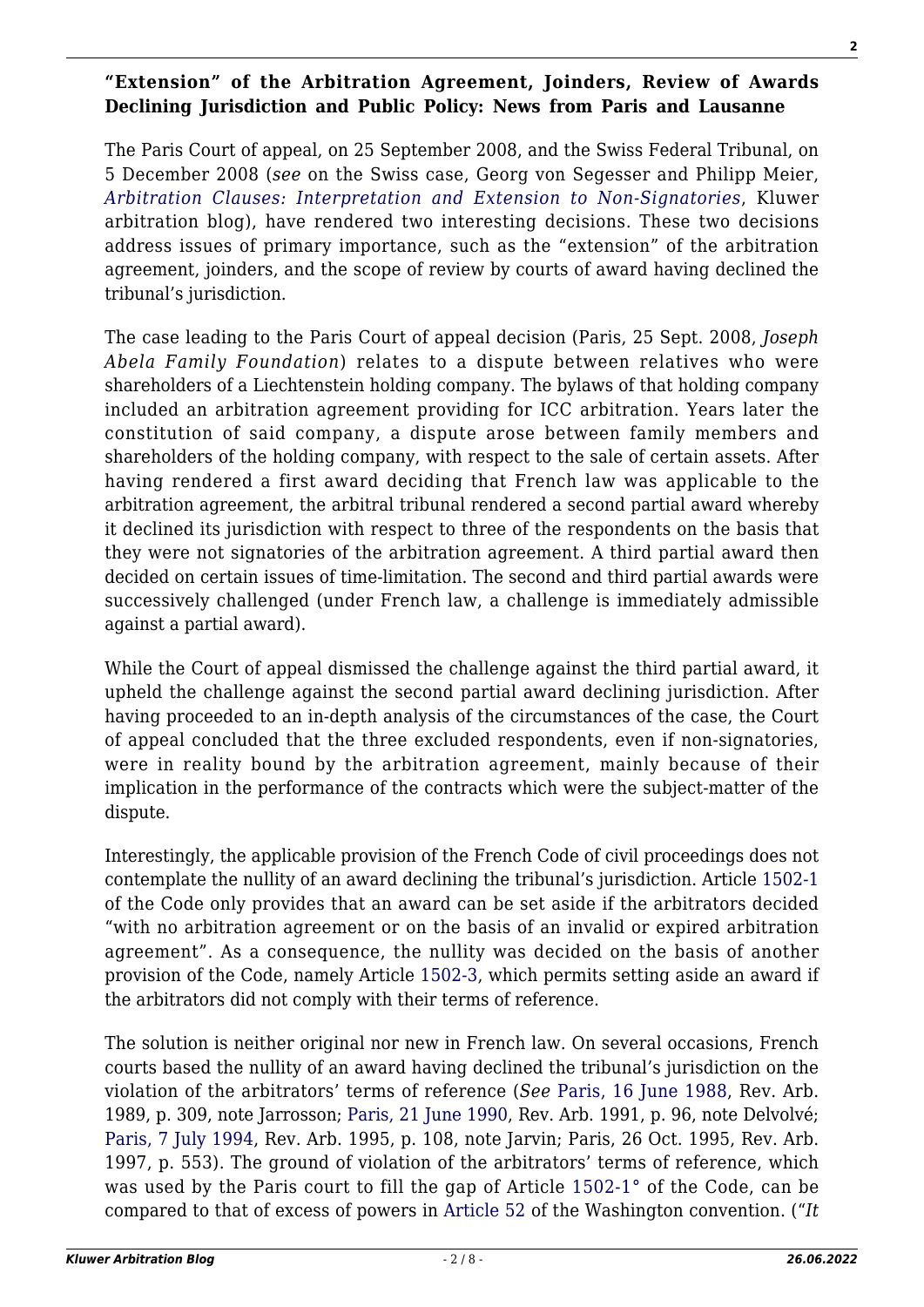*is settled that an ICSID tribunal commits an excess of powers not only if it exercises a jurisdiction which it does not have under the relevant agreement or treaty and the ICSID Convention, read together, but also if it fails to exercise a jurisdiction which it possesses under those instruments*", 3 July 2002 Ah Hoc Committee Decision in *[Vivendi v. Argentina](http://icsid.worldbank.org/ICSID/FrontServlet?requestType=CasesRH&actionVal=showDoc&docId=DC552_En&caseId=C159)*, § 86; for a criticism of that decision, see Suarez Anzorena, in *Annulment of ICSID Awards*, IAI Series on International Arbitration, n°1, p. 149 seq.). In commercial arbitration, the situation is however not as clear as it may be in investment disputes under the ICSID Convention. Both the NY Convention, the Geneva Convention and the Model Law only contemplate, as a ground for annulment, the invalidity of the arbitration agreement, or the fact that the award deals with a dispute not contemplated by or no falling within the terms of the submission to arbitration, or the fact that the award contains decisions on matters beyond the scope of the submission to arbitration. Literally, those grounds for annulment do not encompass the case in which the arbitral tribunal declines its jurisdiction in breach of a valid arbitration agreement. It can be noted, in this respect, that Article 16-1 of the Model Law also only refers to cases in which the arbitral tribunal retains its jurisdiction, as opposed to cases in which it *declines* jurisdiction over a particular dispute.

Excluding courts' review on decisions of tribunals' declining jurisdiction in breach of an arbitration agreement is of course not satisfactory. A party is either bound by the arbitration agreement or not. In the former case, other parties bound by the arbitration agreement have a right to arbitrate against that party, and any decision denying such right needs to be set aside. It is neither in the power nor in the discretion of an arbitral tribunal to exclude from the arbitration a party to which the arbitration agreement is indeed applicable.

The case leading to the Swiss Federal Tribunal decision of 5 December 2008 (4A\_376/2008) relates to a shares purchase agreement. The agreement provided for the transfer of certain shares of company B. Ltd. by a company C. Ltd. (who owned the shares in its capacity of trustee of a beneficiary D) to a purchaser A. Party B was mentioned in the contract as director and creditor. The sales contract provided for arbitration by "the Arbitration Court of the International Chamber of Zürich in Lugano".

On the same date, company B. Ltd. and A entered into an employment agreement, including the same arbitration agreement as in the sales contract. A dispute arose between A and company B. Ltd. under the employment agreement. Company B. Ltd. started ICC arbitration proceedings on the basis of the arbitration agreement contained in the contract.

Respondent A first objected that the arbitration agreement was pathological and did not provide for ICC arbitration, but for the arbitration of the Zürich Chamber of commerce. The Swiss Federal Tribunal, having decided that the arbitration was an international one pursuant to Swiss law, upheld the jurisdiction of the ICC sole arbitrator by holding that in case of doubt, the arbitration agreement has to be construed according to the parties will and that it was in the case beyond doubt that the parties had intended to submit their dispute to an arbitration institution; the question was in fact to interpret the parties will as to which institution they referred to in their agreement. The Swiss Federal Tribunal held on this point that the history of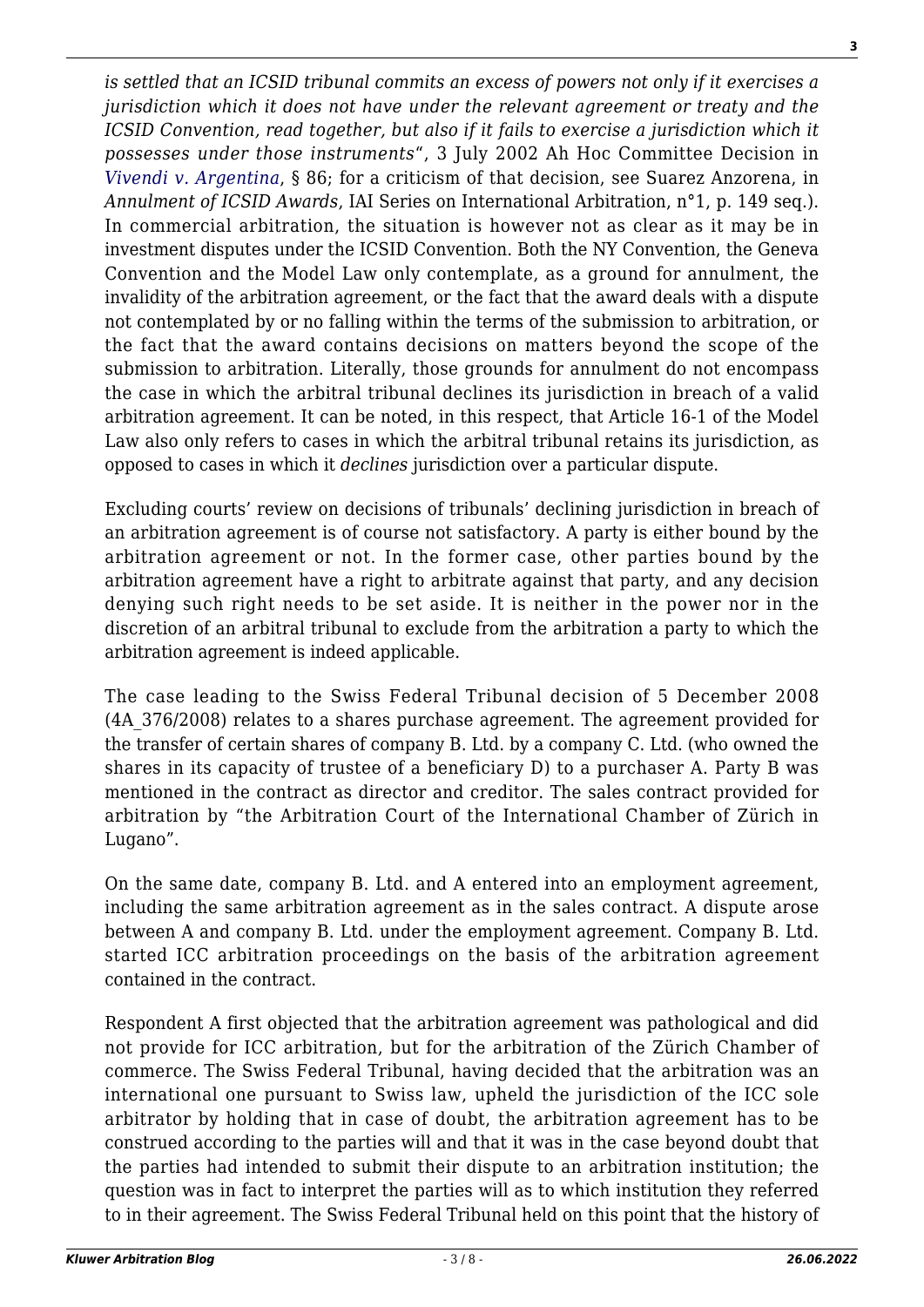the negotiations between the parties demonstrate their clear intention to refer to ICC arbitration. The arbitration agreement having been concluded in 2006, i.e. two years after the entry into force of the Swiss Rules, the clause could not have been read as a reference to the arbitration of the Zürich Chamber (as the parties would in such a case have referred to the Swiss Rules).

The award was alternatively challenged by A on the ground that the sole arbitrator had declined jurisdiction over the sales contract and its parties (namely, company C. Ltd., B and D). The sole arbitrator had in fact decided that arbitration being based on consent, third party intervention cannot occur without the consent of all interested parties noting that the ICC Rules do not provide for any procedural mechanism for third party intervention. The sole arbitrator as a consequence held that the parties to the arbitration were only company B. Ltd. (claimant) and A (respondent), and that third parties D., company C. Ltd. and B. (signatories to the sales contract) could not be joined thereto.

The Swiss Federal Tribunal, as the French court did, disagreed with the Tribunal's finding on jurisdiction. The Tribunal first stated that when dealing with an issue of jurisdiction it "*freely examines the issues of law, including preliminary issues, that determine the jurisdiction or lack of jurisdiction of the arbitral tribunal*", and by so doing the court does not become, "*an appellate tribunal*" (§ 6). Further, the Swiss Federal Tribunal decides that when the arbitral tribunal deals with issues of jurisdiction, it has the duty "t*o decide who are the parties bound by the arbitration agreement and decide whether the arbitration agreement should be applied to non signatories*" (§ 8.3). The decision thus clearly confirms, as provided by Article 190-2 (b) of the Swiss Private International Law Act (PILA) that an award declining the arbitral tribunal's jurisdiction can be fully reviewed.

The Swiss Federal Tribunal also recalls that "*Swiss case law* – the law applicable in the present case – *has already acknowledged the possibility of extending the arbitration agreement to non signatories, in spite of the fact that the written form is one of the requirements for the validity of the arbitration agreement pursuant to Article 178 PILA. Such an extension can occur in cases of assignment, or transfer of a debt. It has also been admitted that, in particular cases, the requirement of form can be satisfied by the conduct of the parties involved. For example, when the third party has interfered in the performance of the contract including the arbitration agreement, its conduct allow to conclude, on the basis of conclusive factual evidence, that such party intended to accept the arbitration agreement (DTF 134 III 565, par. 3.2 and quotes)*" (§ 8.4).

The Swiss Federal Tribunal then proceeded to a careful examination of the facts and decided that the two contracts were closely intertwined, and were the expression of a same contractual operation. According to the Swiss Federal Tribunal, the employment agreement (on which basis the arbitration was started was instrumental to the performance of the sales agreement (in that it provided for non competing obligations which had to be enforced until transfer of the shares occurred, as well as for certain provisions relating to the management of company B. Ltd., *see* for more details on this case: Georg von Segesser and Philipp Meier, *[Arbitration Clauses: Interpretation and](http://wolterskluwerblogs.com/blog/2009/04/27/arbitration-clauses-interpretation-and-extension-to-non-si) [Extension to Non-Signatories](http://wolterskluwerblogs.com/blog/2009/04/27/arbitration-clauses-interpretation-and-extension-to-non-si)*, Kluwer arbitration blog ). The Swiss Federal Tribunal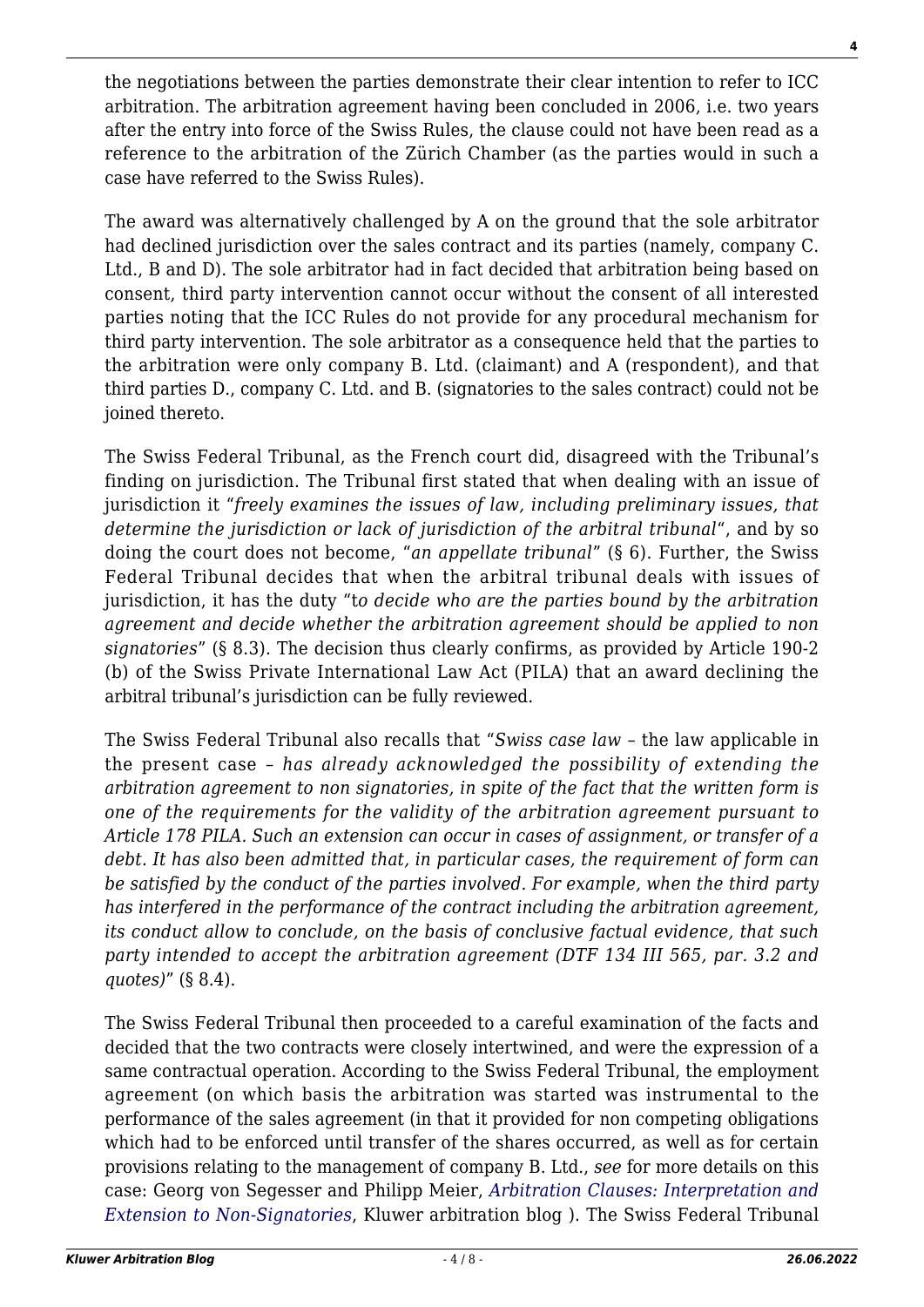concluded that a breach of the employment agreement had correlative consequences on the performance of the sale agreement.

As a consequence, the Swiss Federal Tribunal decided that "*in view of the intense participation of D, B, and company C. Ltd. in the negotiation of the employment agreement and their role in the performance of said agreement, such parties are bound by the arbitration agreement included in said contract, which content is, besides, identical to that included in the sales contract*".

These two decisions raise a number of interesting questions.

## *Challenge of decisions declining jurisdictions*

In countries where (as opposed to Switzerland), the law does not provide that the wrongful denial of jurisdiction of arbitral tribunals is a ground for annulment, the question raised is whether awards having declined the tribunal's jurisdiction over parties bound by the arbitration agreement (even non signatories), can nonetheless be set-aside on other grounds, such as excess of powers or breach of the tribunal's mandate? The answer should, in our view, be positive. A party trying to enforce an arbitration agreement would otherwise be deprived of any recourse leading to a potential form of denial of justice.

### *The extent of review: minimalist vs. maximalist*

Should courts entertaining such challenges proceed to a full review of the award or should the control be limited? The Paris Court of Appeal decision has been criticised as amounting to a review of the merits (Clay, Dalloz 2008, n°44, pp. 3117-3118). But it is generally accepted that the judge, when reviewing an award having declared its jurisdiction, can proceed to a full review of the award in fact and in law (in France, *see* Civ. 6 January 1987, *[Plateau des Pyramides](http://www.kluwerarbitration.com/arbitration/DocumentFrameSet.aspx?ipn=18852)*[, Rev. Arb. 1987, p. 469, note Leboulanger](http://www.kluwerarbitration.com/arbitration/DocumentFrameSet.aspx?ipn=18852); Paris, 23 October 2003, Rev. Arb. 2006, p. 149; Paris, 15 May 2008, Rev. Arb. 2008, p. 344). The reason behind allowing full review on the issue of jurisdiction is that the arbitral tribunal would otherwise have the possibility to create its own jurisdiction ex nihilo, which is unsustainable. Why should the control be more limited when the arbitral tribunal wrongly declines its jurisdiction?

The issue as to the extent of review of courts seized of an annulment action has given rise to an intense debate among French scholars and created a division between those in favour of a minimalist approach, among which the present authors, and those clearly favouring a maximalist approach. The terms of the debate were however substantially different and the reasons militating for or against one conception were concerned with substantive public policy, as opposed to procedural public policy. The precedent is now in French law set up by the much-debated Thales case (see Radicati Di Brozolo, *[L'illicéité "qui crêve les yeux": critère du contrôle des sentences au regard](http://www.kluwerarbitration.com/arbitration/DocumentFrameSet.aspx?ipn=26803) [de l'ordre public international](http://www.kluwerarbitration.com/arbitration/DocumentFrameSet.aspx?ipn=26803)*, Rev. Arb. 2005, p. 529 *contra* Seraglini, *L'affaire Thalès et le non usage immodéré de l'exception de l'ordre public*, Cahiers de l'arbitrage, Recueil Vol. III, p. 87) and the recent confirmation by the French *Cour de cassation* in the *SNF v. Cytec* case (Civ. 4 June 2008, Rev. Arb. 2008, p. 473, note Fadlallah; JDI. 2008, pp. 1107, note A. Mourre ), which decided that the violation of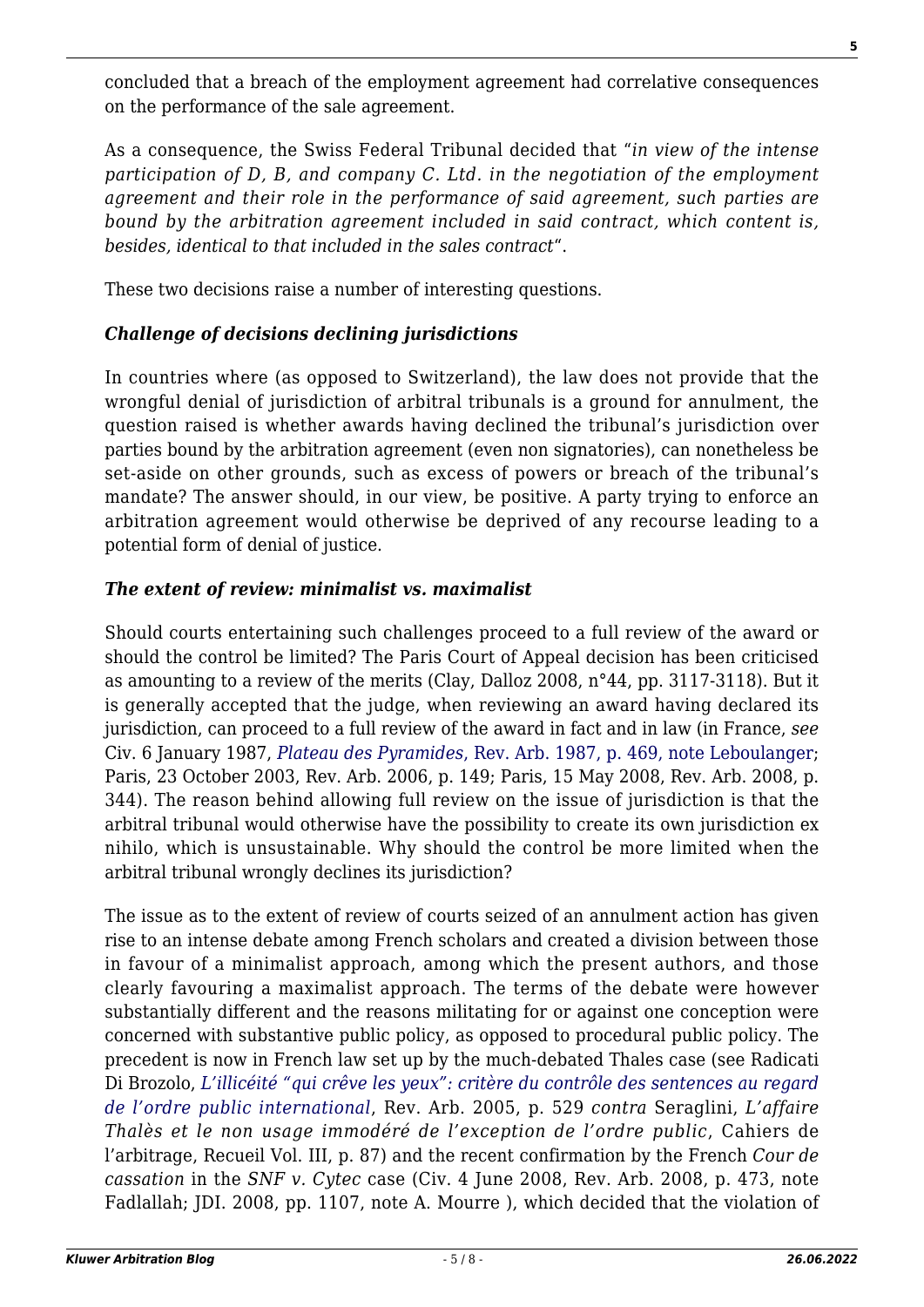international public policy should be blatant, effective and concrete. It is however submitted that the terms of this debate cannot be imported to grounds of procedural public policy, including those relating to the Tribunal's jurisdiction. When it comes to ascertaining an arbitral tribunal's jurisdiction, courts have full power to review in fact and in law whether a tribunal rightfully accepted and, for present purpose, wrongfully declined jurisdiction over the subject matter of the dispute and over all the parties deemed to be bound by it, whether original signatories or attracted to the arbitration by extension of the arbitration agreement.

### *The effects of the annulment of partial awards on subsequent awards*

The next logical issue is that of the consequences of the annulment of awards on jurisdiction on subsequent awards rendered by the same arbitral tribunal and between the parties. This problem will arise when jurisdiction has been dealt with in a partial award. Does the nullity of the partial award entail the nullity of the subsequent awards? There is probably no general answer to this question (in this respect see A. Pinna, *L'annulation d'une sentence arbitrale partielle*, Rev. Arb. 2008, pp. 615 seq.). If the award is quashed because the arbitration agreement is invalid, all subsequent awards rendered on the basis of such clause will logically be null and void. If, on the contrary the award is partially set aside because the arbitration agreement was not applicable to certain parties, but applicable to others, subsequent awards may stand in respect to such other parties. The situation of an award having wrongfully declined jurisdiction is a bit different. In the Abela case, the Paris Court of appeals rejected the challenge against the third partial award, dealing with issues of time limitation. The question is then: is that third partial award applicable to the parties in respect to which the arbitral tribunal had (wrongfully) declined its jurisdiction? That would certainly be difficult to accept, as those parties did not participate to the phase of the proceedings leading to the third (not quashed) partial award. Should the conclusion not be that the same issues would have to be re-judged with respect to those third parties? But is the arbitral tribunal still impartial to decide the same issues a second time? If not (and assuming another tribunal would have to be appointed), isn't there a risk of conflict of decisions? Certainly, all those issues should be considered with care by arbitral tribunals considering a bifurcation.

### *The path towards joinder of third parties in commercial arbitration*

The Swiss Federal Tribunal has amended the award to extend the arbitration agreement included in the employment agreement to the signatories of the sales contract, which had not been included in the arbitration (company C. Ltd., D and B). This is an important step forward towards the admission of joinders in arbitration, an issue that is still debated amongst authors (see Mourre, *L'intervention des tiers à l'arbitrage,* Cahiers de l'arbitrage, Recueil, Vol. I, pp. 100 – 109 and Rev. Brasil. Arb. pp 76 – 97). Two important issues arise here. First, does the Swiss Federal Tribunal decision dispose of the jurisdictional issue? Has it *res judicata* with respect to the joined parties? Or should the jurisdiction issue be re-litigated with respect to such parties, as they did not have an opportunity to defend themselves on whether or not they are bound by the arbitration agreement? The second issue regards the applicable institutional arbitration rules (in case, the ICC Rules). How can the Swiss Federal tribunal's decision to modify the award and join third parties be conciliated with the

**6**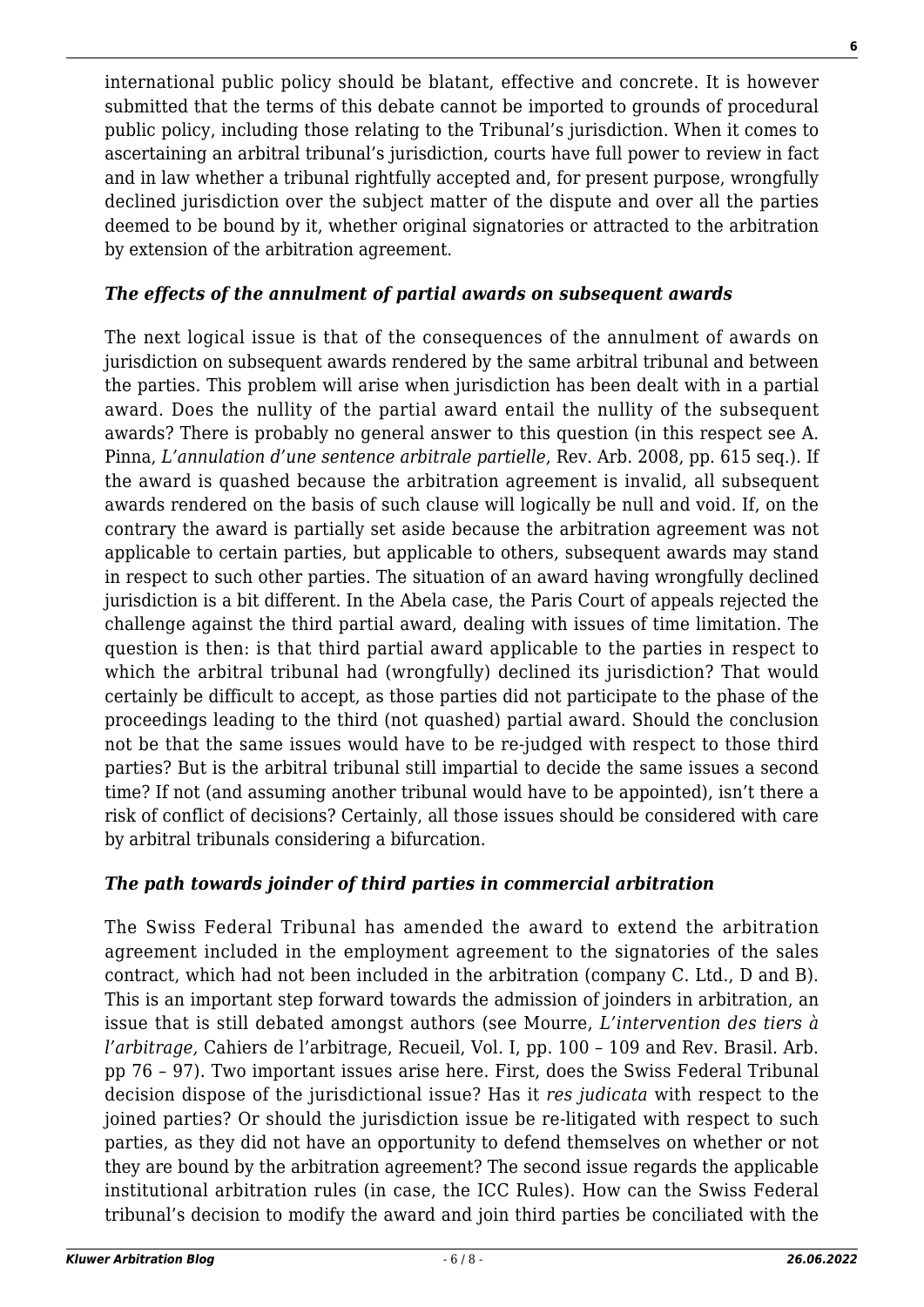Rules? Should the Rules be amended to include a joinder provision? Such a joinder provision exists in the Swiss Rules. In the case of the ICC Rules, it may however have to take into account the role of ICC Court of arbitration in deciding *prima facie* whether the arbitral agreement is applicable. This is indeed the solution adopted in the new ICC model clause for trusts disputes (ICC Bull Vol. 19/No2, 2008). Any joinder provision would also have to take into account the principle of equality of the parties in the constitution of the arbitral tribunal, as established by the French Supreme court in *[Dutco](http://www.kluwerarbitration.com/arbitration/DocumentFrameSet.aspx?ipn=15496)* (Civ, 7 January 1992, Rev. Arb. 1989, p. 470, note P. Bellet). It remains to be seen whether or not this path will be followed…

*Alexis Mourre/Alexandre Vagenheim*

*To make sure you do not miss out on regular updates from the Kluwer Arbitration Blog, please subscribe [here](http://arbitrationblog.kluwerarbitration.com/newsletter/). To submit a proposal for a blog post, please consult our [Editorial Guidelines.](http://arbitrationblog.kluwerarbitration.com/editorial-guidelines/)*

#### **Profile Navigator and Relationship Indicator**

Offers 6,200+ data-driven arbitrator, expert witness and counsel profiles and the ability to explore relationships of 13,500+ arbitration practitioners and experts for potential conflicts of interest.

[Learn how](https://www.wolterskluwer.com/en/solutions/kluwerarbitration/practiceplus?utm_source=arbitrationblog&utm_medium=articleCTA&utm_campaign=article-banner) **[Kluwer Arbitration Practice Plus](https://www.wolterskluwer.com/en/solutions/kluwerarbitration/practiceplus?utm_source=arbitrationblog&utm_medium=articleCTA&utm_campaign=article-banner)** [can support you.](https://www.wolterskluwer.com/en/solutions/kluwerarbitration/practiceplus?utm_source=arbitrationblog&utm_medium=articleCTA&utm_campaign=article-banner)



This entry was posted on Tuesday, May 12th, 2009 at 2:55 pm and is filed under